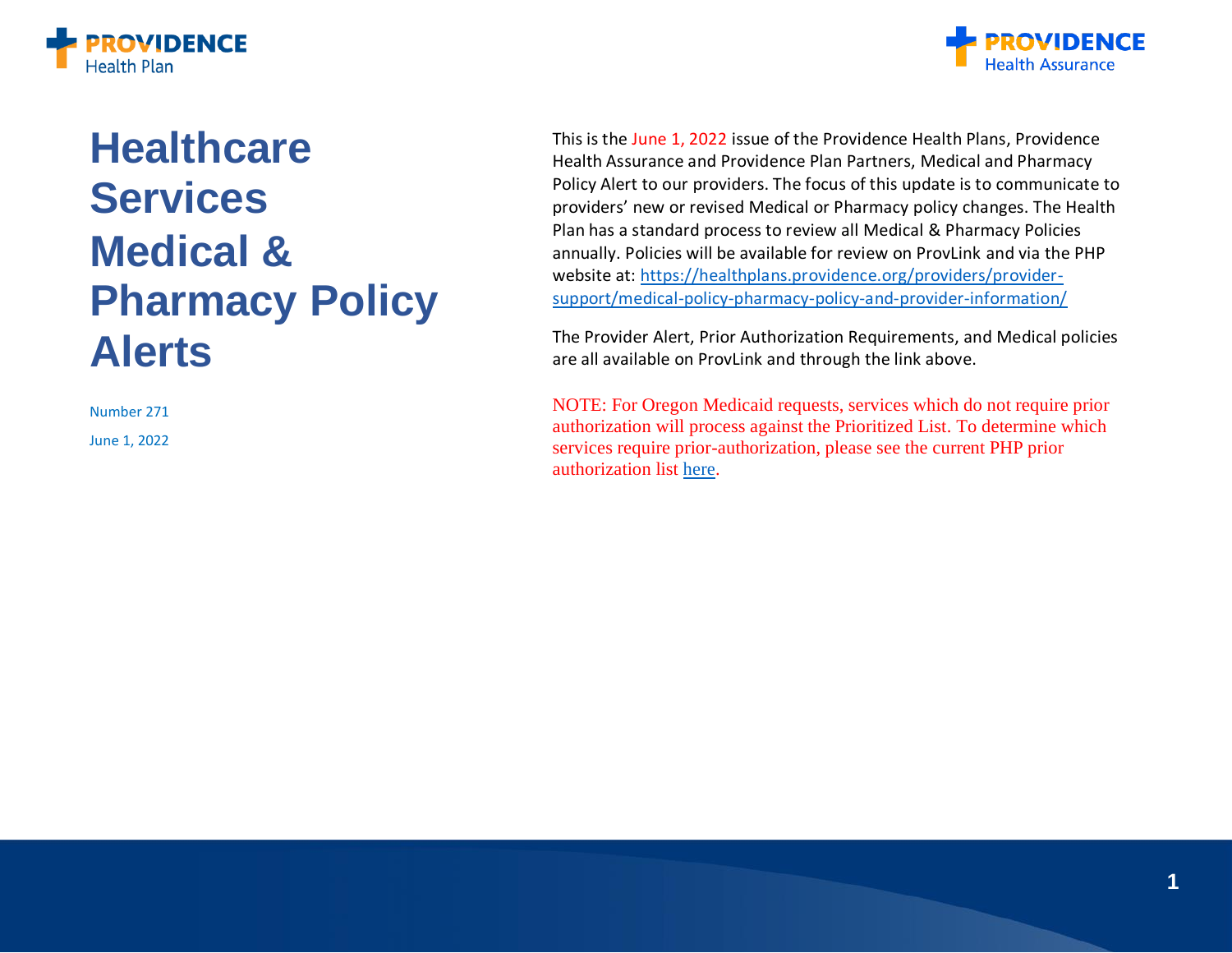



# **MEDICAL POLICY COMMITTEE**

## **MEDICAL**

#### **ALL LINES OF BUSINESS EXCEPT MEDICARE**

#### *Effective 7/1/2022*

| <b>Biofeedback and</b>                            | <b>Policy Updates:</b>                                                                                                                                                                                                                                                                                                                                                    |
|---------------------------------------------------|---------------------------------------------------------------------------------------------------------------------------------------------------------------------------------------------------------------------------------------------------------------------------------------------------------------------------------------------------------------------------|
| Neurofeedback (All Lines of                       | No change to criteria.<br>$\bullet$                                                                                                                                                                                                                                                                                                                                       |
| <b>Business Except Medicare)</b>                  | Codes/PA:                                                                                                                                                                                                                                                                                                                                                                 |
| <b>MP270</b>                                      | No change to overall configuration but added clarification that any denied diagnosis code must be in the primary position of<br>the biofeedback line item in order to warrant a denial for the line item. If an approved diagnosis code is in the primary position<br>and a denied diagnosis code is in any other position, the biofeedback code can adjudicate normally. |
|                                                   | <b>OHP:</b> No impact - no changes to existing PA requirements.                                                                                                                                                                                                                                                                                                           |
| <b>Chemoresistance and</b>                        | <b>Policy Updates:</b>                                                                                                                                                                                                                                                                                                                                                    |
| <b>Chemosensitivity Assays</b>                    | Add 2 investigational assays as examples of chemoresistance tests:                                                                                                                                                                                                                                                                                                        |
| (All Lines of Business<br><b>Except Medicare)</b> | 3D Predict Ovarian Doublet Panel by KIYATEC                                                                                                                                                                                                                                                                                                                               |
|                                                   | 3D Predict Ovarian PARP Panel by KIYATEC                                                                                                                                                                                                                                                                                                                                  |
| <b>MP121</b>                                      | Codes/PA:                                                                                                                                                                                                                                                                                                                                                                 |
|                                                   | Add new 7/1/2022 codes, 0324U and 0325U, to policy, configuring to deny as investigational.                                                                                                                                                                                                                                                                               |
|                                                   | Add code 0564T, already denying as investigational on the Investigational and Non-Covered Medical Technologies (All Lines of<br><b>Business Except Medicare) policy</b>                                                                                                                                                                                                   |
|                                                   | <b>OHP:</b> No impact - no changes to existing PA requirements.                                                                                                                                                                                                                                                                                                           |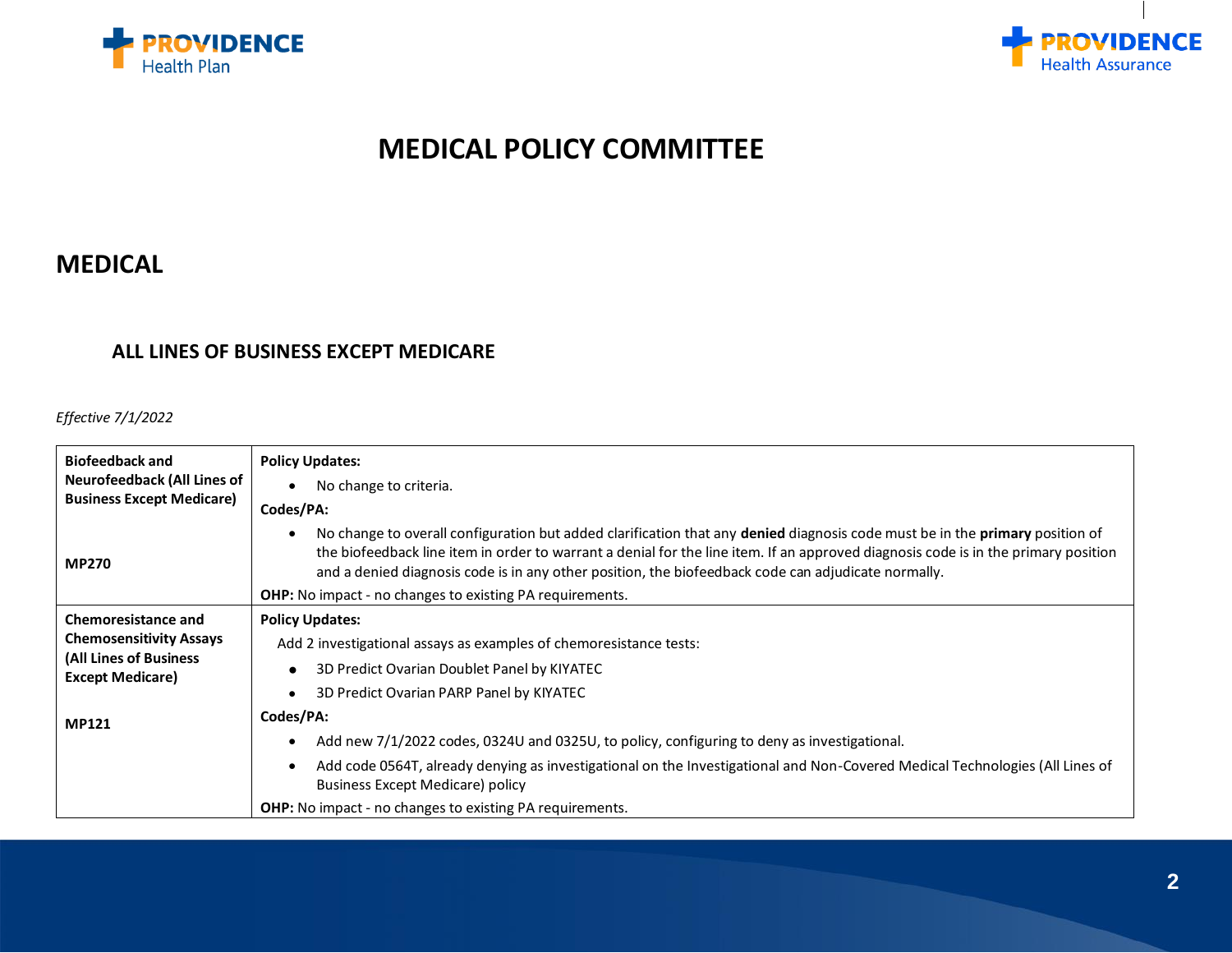



| <b>Colorectal Cancer</b>                                                              | <b>Policy Updates:</b>                                                                                                                                                                                                                                                                                                                                                                                             |
|---------------------------------------------------------------------------------------|--------------------------------------------------------------------------------------------------------------------------------------------------------------------------------------------------------------------------------------------------------------------------------------------------------------------------------------------------------------------------------------------------------------------|
| <b>Screening (All Lines of</b>                                                        | Changing scope to all lines of business except Medicare<br>$\bullet$                                                                                                                                                                                                                                                                                                                                               |
| <b>Business Except Medicare)</b>                                                      | Add criterion III: Screening colonoscopies may be medically necessary as a follow up screening after a positive fecal<br>$\bullet$<br>immunochemical test or fecal DNA test.                                                                                                                                                                                                                                       |
| <b>MP106</b>                                                                          | Codes/PA:                                                                                                                                                                                                                                                                                                                                                                                                          |
|                                                                                       | No changes to codes or PA for Commercial. For Medicare, no changes to codes or PA. Certain tests that are not currently<br>allowed as Preventive and are not covered by Medicare will remain non-covered and will be addressed by the Genetic and<br>Molecular Testing (Medicare Only) policy instead.                                                                                                             |
|                                                                                       | <b>OHP:</b> No impact- no changes to existing PA requirements.                                                                                                                                                                                                                                                                                                                                                     |
| <b>Genetic Testing: Hereditary</b>                                                    | <b>Policy Updates:</b>                                                                                                                                                                                                                                                                                                                                                                                             |
| <b>Breast and Ovarian Cancer</b><br>(All Lines of Business<br><b>Except Medicare)</b> | Update criterion II (genetic testing for members with a personal history of cancer) based on the V 2.2022 NCCN guidelines for<br>$\bullet$<br>Genetic/Familial High-Risk Assessment for Breast, Ovarian, and Pancreatic Cancer. See policy draft for specific changes. Criteria<br>liberalized to allow for testing for triple-negative breast cancer at any age and for treatment decisions for metastatic breast |
| <b>MP143</b>                                                                          | cancer and high-risk, HER-2 negative breast cancer.                                                                                                                                                                                                                                                                                                                                                                |
|                                                                                       | Codes/PA:                                                                                                                                                                                                                                                                                                                                                                                                          |
|                                                                                       | No changes to codes/PA                                                                                                                                                                                                                                                                                                                                                                                             |
|                                                                                       | OHP: No impact- no changes to existing PA requirements.                                                                                                                                                                                                                                                                                                                                                            |

#### *Effective 8/1/2022*

| <b>Orthotic Foot Devices and</b>                                 | <b>Policy Updates:</b>                                                                                                                                                                                     |
|------------------------------------------------------------------|------------------------------------------------------------------------------------------------------------------------------------------------------------------------------------------------------------|
| <b>Therapeutic Shoes (All</b><br><b>Lines of Business Except</b> | Policy criteria updates, but changes to the intent only (i.e. reordering). Policy is based primarily on CMS guidance documents.                                                                            |
| Medicare)                                                        | Codes/PA:                                                                                                                                                                                                  |
| <b>MP90</b>                                                      | L3000-L3170, L3300-L3450, L3465-L3520, and L3550-L3595 incorrectly deny as not a paid benefit. Codes will now pay when<br>medical necessity criteria are met and deny as not medically necessary otherwise |
|                                                                  | One code (L3265, Plastazote sandal, each) incorrectly denies as cosmetic. CRF needed to allow this code to pay without review.                                                                             |
|                                                                  | OHP: New coding configurations for this policy do not apply to OHP. OHP will continue to follow guidance based on the Prioritized List<br>and the Oregon Administrative Rules                              |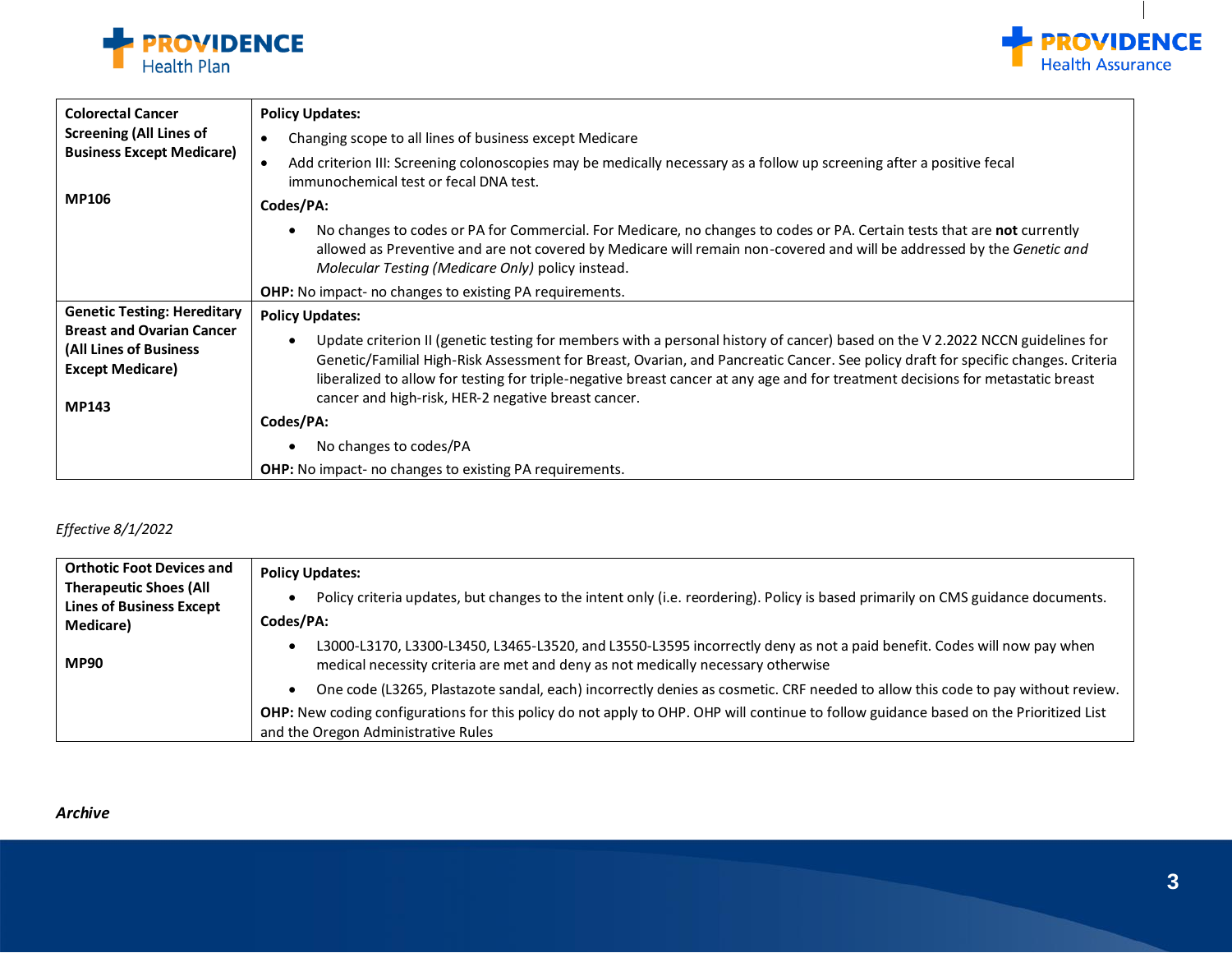



#### *Effective 7/1/2022*

| <b>Fecal Microbiota</b> | <b>Policy Updates:</b> Archive policy and <b>remove PA</b> from CPT code due to low utilization. |
|-------------------------|--------------------------------------------------------------------------------------------------|
| <b>Transplantation</b>  | Codes/PA: Remove PA from G0455. 44705 will deny per coding policy beginning 6/1/2022.            |
| <b>MP126</b>            | OHP: Archive applies - zero claims history for OHP.                                              |

#### **MEDICARE**

#### *Effective 7/1/2022*

| Chemosensitivity and                                     | <b>Policy Update:</b>                                                                                                                                                                                                                                                                                                                                                                             |
|----------------------------------------------------------|---------------------------------------------------------------------------------------------------------------------------------------------------------------------------------------------------------------------------------------------------------------------------------------------------------------------------------------------------------------------------------------------------|
| <b>Chemoresistance Assays</b><br>(CSRAs) (Medicare Only) | New Medicare Advantage medical policy. Separating Commercial from Medicare when Medicare guidance or policies are<br>$\bullet$<br>available. Continue to use Medicare policies when available and Commercial policies in the absence of Medicare guidance.<br>There is a slight variation with the title from Commercial due to terminology and acronyms used by various Medicare<br>contractors. |
| <b>MP329</b>                                             | <b>Codes/PA:</b> Summary of coding and configuration is as follows:                                                                                                                                                                                                                                                                                                                               |
|                                                          | No changes: 0083U, 0564T, 86849, 87999, 88299, 89240 (CPT codes 0083U and 0564T will be removed from the Medicare IMT<br>$\bullet$<br>policy and addressed by this policy, but no change to code configuration or edits. IMT policy will be presented with this change<br>when the Q3 2022 code updates are presented.)                                                                           |
|                                                          | Change E/I denial to NMN denial: 0248U, 81535, 81536                                                                                                                                                                                                                                                                                                                                              |
|                                                          | New codes eff. 7/1/2022: 0324U, 0325U                                                                                                                                                                                                                                                                                                                                                             |
| <b>Genetic and Molecular</b>                             | <b>Policy Update:</b>                                                                                                                                                                                                                                                                                                                                                                             |
| <b>Testing (Medicare Only)</b>                           | Interim update to consolidate other Medicare genetic testing into this policy. The consolidated policies with this update are:                                                                                                                                                                                                                                                                    |
| <b>MP317</b>                                             | Genetic Testing: Hereditary Breast and Ovarian Cancer (Medicare Only)<br>٠                                                                                                                                                                                                                                                                                                                        |
|                                                          | Non-Small Cell Lung Cancer: Molecular Testing for Targeted Therapy (Medicare Only)                                                                                                                                                                                                                                                                                                                |
|                                                          | Codes/PA:                                                                                                                                                                                                                                                                                                                                                                                         |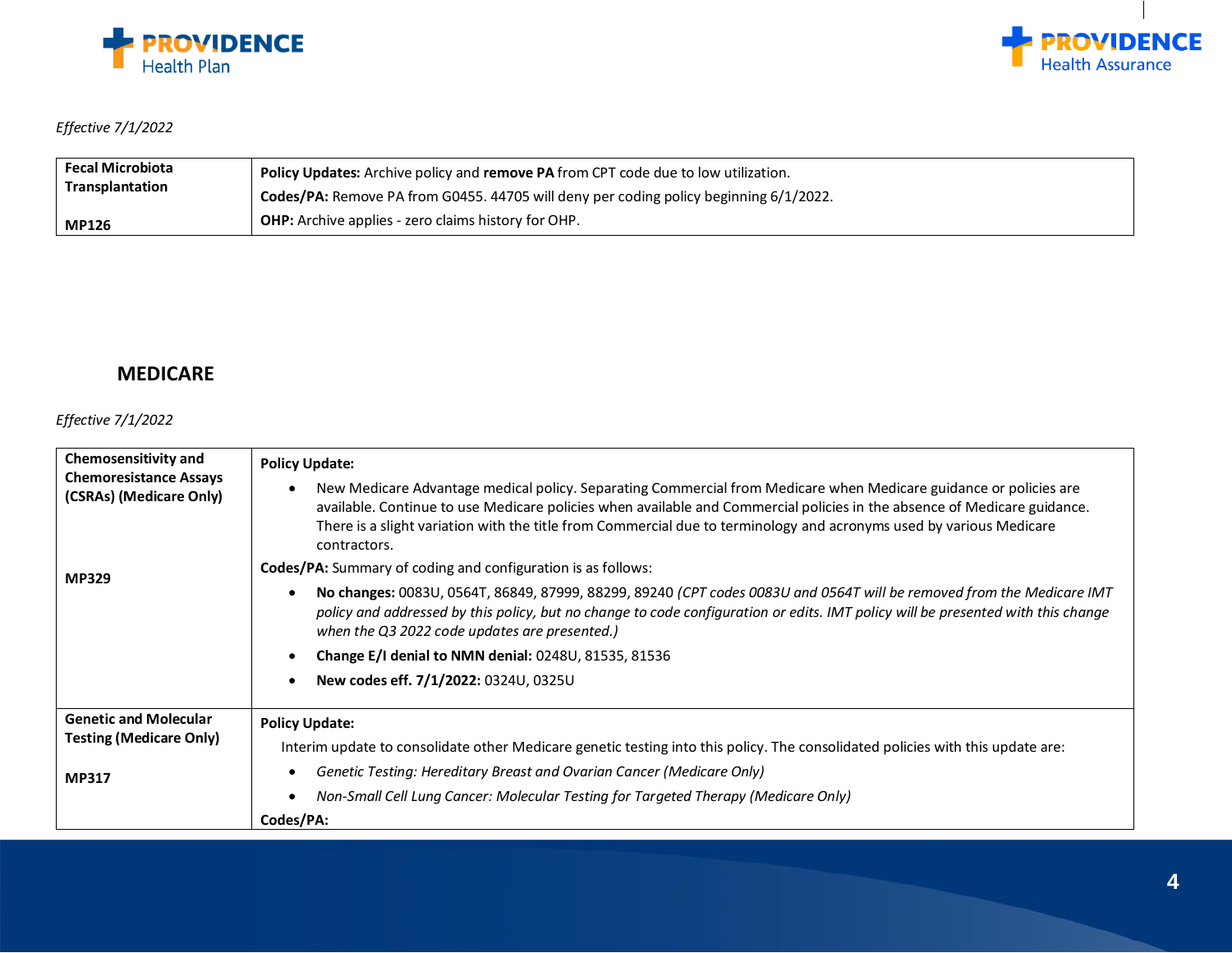



|                                | Transferred codes from above archived policies to this policy that weren't already included in this policy. Coding configuration                                                                                                                                                                                                                                                       |  |
|--------------------------------|----------------------------------------------------------------------------------------------------------------------------------------------------------------------------------------------------------------------------------------------------------------------------------------------------------------------------------------------------------------------------------------|--|
|                                | changes include the following:                                                                                                                                                                                                                                                                                                                                                         |  |
|                                | Added 0009U to PA section of GMT policy, but no change to PA configuration.<br>$\bullet$                                                                                                                                                                                                                                                                                               |  |
|                                | Added 0288U to PA section of GMT policy, removing NMN denial and adding PA.<br>$\bullet$                                                                                                                                                                                                                                                                                               |  |
|                                | Added 0137U to Not Covered section of GMT policy, but no change to NMN configuration per LCA.<br>$\bullet$                                                                                                                                                                                                                                                                             |  |
|                                | Removed codes 88235-88291 from policy. While they are at times requested with genetic testing services, they do not require<br>formal review themselves and are currently allowed with no edits.                                                                                                                                                                                       |  |
|                                | Added codes for non-covered colorectal cancer screening and pre-screening tests that are not part of Preventive Benefits to<br>$\bullet$<br>this policy (tests are called out by name currently, but codes are not included). These codes are: 0091U (change E/I denial to<br>NMN denial) and G0327 (no change to configuration).                                                      |  |
| <b>Biofeedback and</b>         | <b>Policy Updates:</b>                                                                                                                                                                                                                                                                                                                                                                 |  |
| <b>Neurofeedback (Medicare</b> | No change to criteria.<br>$\bullet$                                                                                                                                                                                                                                                                                                                                                    |  |
| Only)                          |                                                                                                                                                                                                                                                                                                                                                                                        |  |
|                                | Codes/PA:                                                                                                                                                                                                                                                                                                                                                                              |  |
| <b>MP515</b>                   | No change to overall configuration but added clarification that any denied diagnosis code must be in the primary position of<br>$\bullet$<br>the biofeedback line item in order to warrant a denial for the line item. If an approved diagnosis code is in the primary position<br>and a denied diagnosis code is in any other position, the biofeedback code can adjudicate normally. |  |
| <b>Blood Counts (Medicare</b>  | <b>Policy Updates:</b>                                                                                                                                                                                                                                                                                                                                                                 |  |
| Only)                          | No criteria changes, continue to base coverage or non-coverage on Medicare national coverage determination (NCD).<br>$\bullet$                                                                                                                                                                                                                                                         |  |
| <b>MP209</b>                   | Codes/PA:                                                                                                                                                                                                                                                                                                                                                                              |  |
|                                | No change to CPT/HCPCS codes in policy, but there is an update to the diagnosis code list, based on the Medicare April 2022<br>$\bullet$<br>NCD implementation update. Additional diagnosis codes are being added to the pair-to-deny list, while some codes are being<br>removed. These changes are effective retroactively back to 10/1/2021.                                        |  |
|                                | <b>Remove from list of denied codes:</b><br>Add to list of denied codes (these Dx codes replace the above codes):                                                                                                                                                                                                                                                                      |  |
|                                | Z590<br>Z5900                                                                                                                                                                                                                                                                                                                                                                          |  |
|                                | Z594<br>Z5901                                                                                                                                                                                                                                                                                                                                                                          |  |
|                                | Z598<br>Z5902                                                                                                                                                                                                                                                                                                                                                                          |  |
|                                | Z5941                                                                                                                                                                                                                                                                                                                                                                                  |  |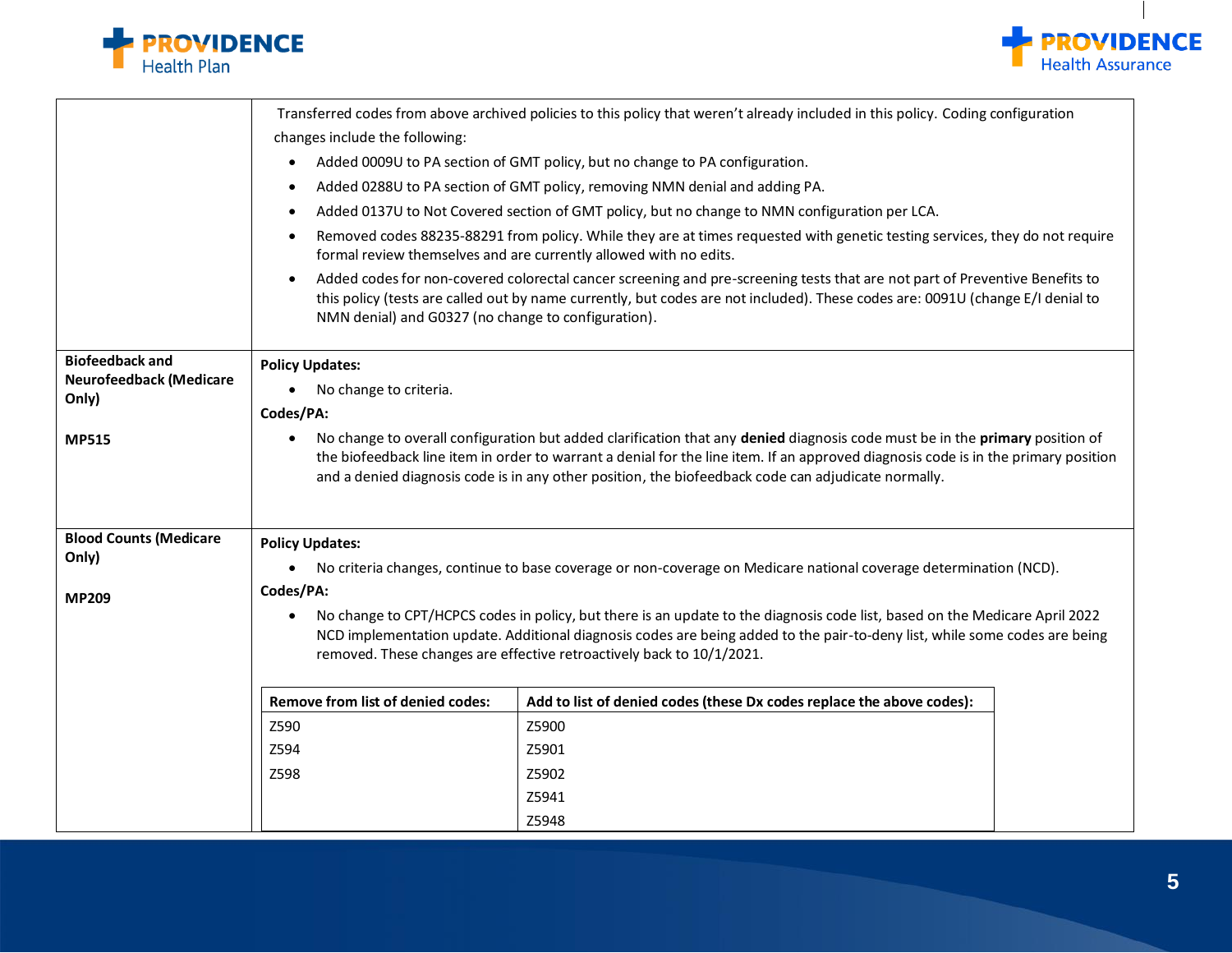



|                                                                                                                | Z59811<br>Z59812<br>Z59819<br>Z5989                                                                                                                                                                                                                                                                                                                                                                                                                                                                                                                                                                                                                                                                                                                                                                                                                                                                                                                                                                                                                                 |
|----------------------------------------------------------------------------------------------------------------|---------------------------------------------------------------------------------------------------------------------------------------------------------------------------------------------------------------------------------------------------------------------------------------------------------------------------------------------------------------------------------------------------------------------------------------------------------------------------------------------------------------------------------------------------------------------------------------------------------------------------------------------------------------------------------------------------------------------------------------------------------------------------------------------------------------------------------------------------------------------------------------------------------------------------------------------------------------------------------------------------------------------------------------------------------------------|
| <b>Complementary and</b><br><b>Alternative Medicine</b><br>(CAM) Treatments<br>(Medicare Only)<br><b>MP327</b> | <b>Policy Updates:</b><br>With the archival of the Lyme Disease policy effective 7/1/2022, non-antimicrobial alternative therapies for Lyme disease were<br>moved to the Commercial CAM policy. This policy update is being made to the Medicare CAM policy to align with those<br>changes. Since no specific Medicare guidance for non-antimicrobial alternative therapies for Lyme disease, continue to use<br>Commercial criteria (no change from Lyme Disease policy criteria).<br>Codes/PA:<br>Add codes 99601, 99602, and S9494-S9504 to this policy, but no changes to code configuration.<br>$\bullet$                                                                                                                                                                                                                                                                                                                                                                                                                                                      |
| <b>Fecal Incontinence</b><br><b>Treatments (Medicare</b><br>Only)<br><b>MP228</b>                              | <b>Policy Updates:</b><br>Remove use of Commercial criteria for PTNS, replaced with available LCA<br>$\bullet$<br>For vaginal insert for fecal incontinence (FI), Commercial criteria will be used instead of LCA, added the rationale why.<br>$\bullet$<br>Updated "Billing Guidelines" due to above changes and included codes 0587T-0590T with note about CPT 64566. Also clarified<br>$\bullet$<br>that biofeedback codes are configured to deny when reported with FI diagnosis codes.<br>Codes/PA: Summary of coding and configuration changes:<br>Removed E/I denial edit from A4563 and L8605 and added NMN denial edit.<br>$\bullet$<br>Revised dx code configuration for CPT 64566 to match the PTNS LCA.<br>Added codes 0587T-0590T to this policy and also revised their code configuration to match the PTNS LCA.<br>Since the Eclipse system is a vaginal insert, it may not be reported with unlisted anus procedure code. Therefore, added CPT<br>58999 for unlisted female genital procedure (no change to configuration, still an unlisted code). |
| <b>Urinary Incontinence</b><br><b>Treatments (Medicare</b><br>Only)<br><b>MP231</b>                            | <b>Policy Updates:</b><br>Consistent with fecal incontinence policy changes, updated "Billing Guidelines" based on LCA for PTNS. This policy was already<br>$\bullet$<br>using the correct LCA, so no criteria changes were required.<br>Codes/PA: Summary of coding and configuration changes:<br>Removed E/I denial edit from A4563 and L8605 and added NMN denial edit.<br>$\bullet$<br>Removed PA from codes 0587T-0590T and revised their code configuration to match the PTNS LCA.<br>Revised dx code configuration for CPT 64566 to match the PTNS LCA.<br>$\bullet$                                                                                                                                                                                                                                                                                                                                                                                                                                                                                         |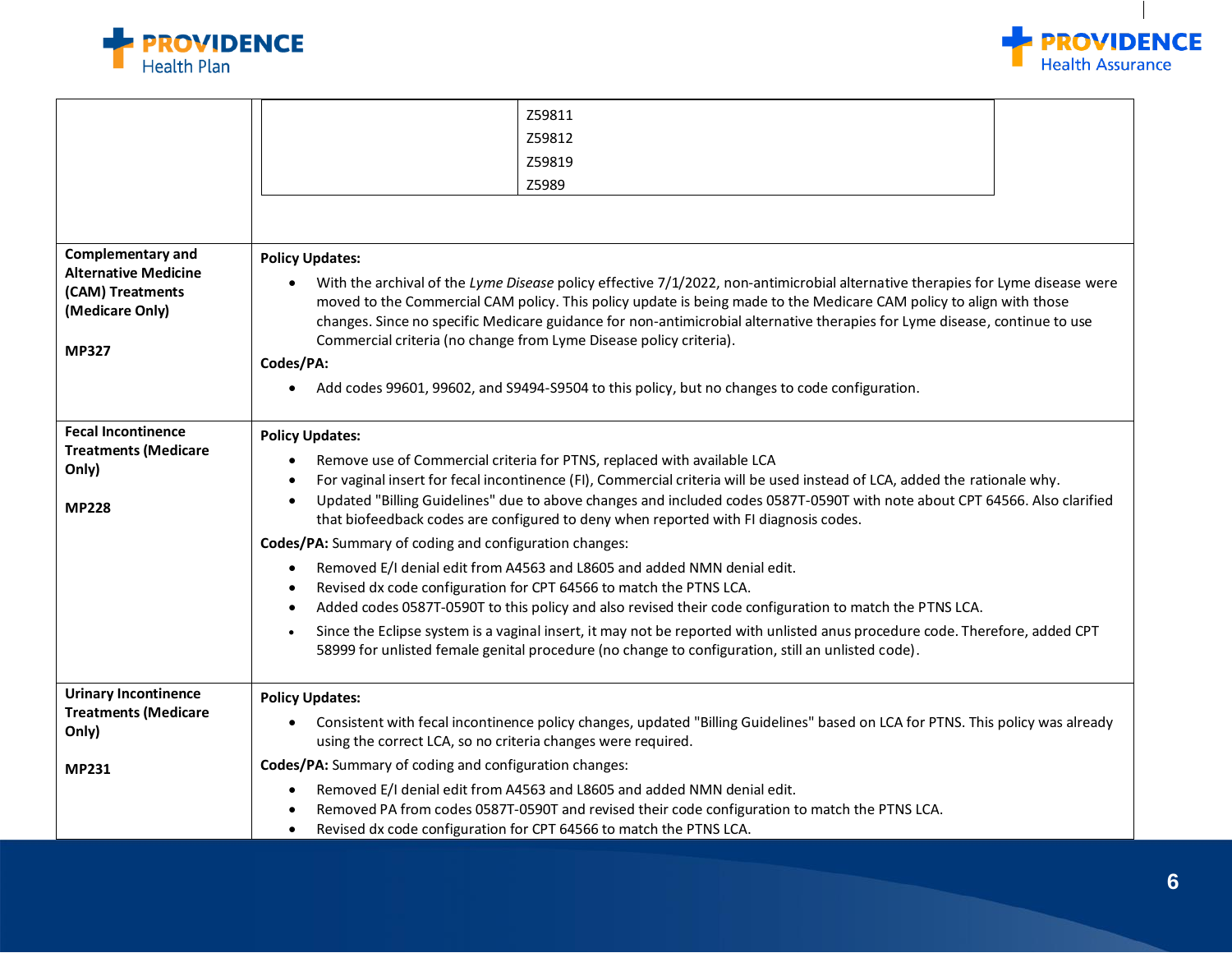



|                                 | For HCPCS code E0740, the criteria is based on NCD, which states coverage is available so removed NMN denial edit and added<br>$\bullet$<br>PA (zero claims or PA in past two years, so no significant impact)                                                                                                          |
|---------------------------------|-------------------------------------------------------------------------------------------------------------------------------------------------------------------------------------------------------------------------------------------------------------------------------------------------------------------------|
| <b>Respiratory Viral Panels</b> | <b>Policy Updates:</b>                                                                                                                                                                                                                                                                                                  |
| (Medicare Only)                 | Update to criteria. The LCD specific to respiratory viral panels is being retired, but the information found in this LCD is being<br>$\bullet$                                                                                                                                                                          |
| <b>MP255</b>                    | transferred to a new LCD, which will be effective 6/2/2022. This new LCD is much more extensive than just respiratory testing,<br>so at next annual review of this policy, a more thorough review will be done to determine if additional steps need taken about<br>this policy, due to the change in scope of the LCD. |
|                                 | Codes/PA: Summary of coding and configuration changes:                                                                                                                                                                                                                                                                  |
|                                 | CPT codes 87631, 87636, 87637, 0240U and 0241U: Update diagnosis code configuration to match the new LCD.<br>$\bullet$                                                                                                                                                                                                  |
|                                 | CPT codes 87632, 87633, 0115U, 0202U, 0223U, and 0225U: Remove NMN denial and add new diagnosis code and place of<br>service (POS) configuration.                                                                                                                                                                       |

#### *Effective 8/1/22*

| <b>Orthotic Foot Devices and</b><br><b>Orthopedic Shoes</b><br>(Medicare Only) | <b>Policy Updates:</b><br>Rearranged services in the criteria table and added a "HCPCS" column.<br>Moved local coverage articles (LCAs) to the "Billing Guidelines" section.                                                                                                                                                                                                                                                                                                                                                                                                    |
|--------------------------------------------------------------------------------|---------------------------------------------------------------------------------------------------------------------------------------------------------------------------------------------------------------------------------------------------------------------------------------------------------------------------------------------------------------------------------------------------------------------------------------------------------------------------------------------------------------------------------------------------------------------------------|
| <b>MP298</b>                                                                   | Added "Policy Guidelines" section with additional information about Medicare's overall position on these devices.<br>Reformatted the "Billing Guidelines" section.<br>Rearranged "Cross References" and added updated MP numbers<br>Removed duplicate citations from the "References" section, added new citations.<br><b>Codes/PA:</b> Summary of code changes:                                                                                                                                                                                                                |
|                                                                                | Added HCPCS code A9270 to the policy, based on LCA A52501; however, no change to configuration (continue to deny member<br>liability).<br>HCPCS codes L3215, L3216, L3217, L3219, L3221, and L3222 were moved from the "No PA Required" section to the "Not<br>Covered" section of the code table and add NMN denial.<br>Also update L3252, L3253 and L3260 to deny x07 (not covered benefit) per Medicare, consistent with L3265 (which already<br>denies in this manner). However, there is large volume on this set of codes, especially L3260. Hold on these codes for now. |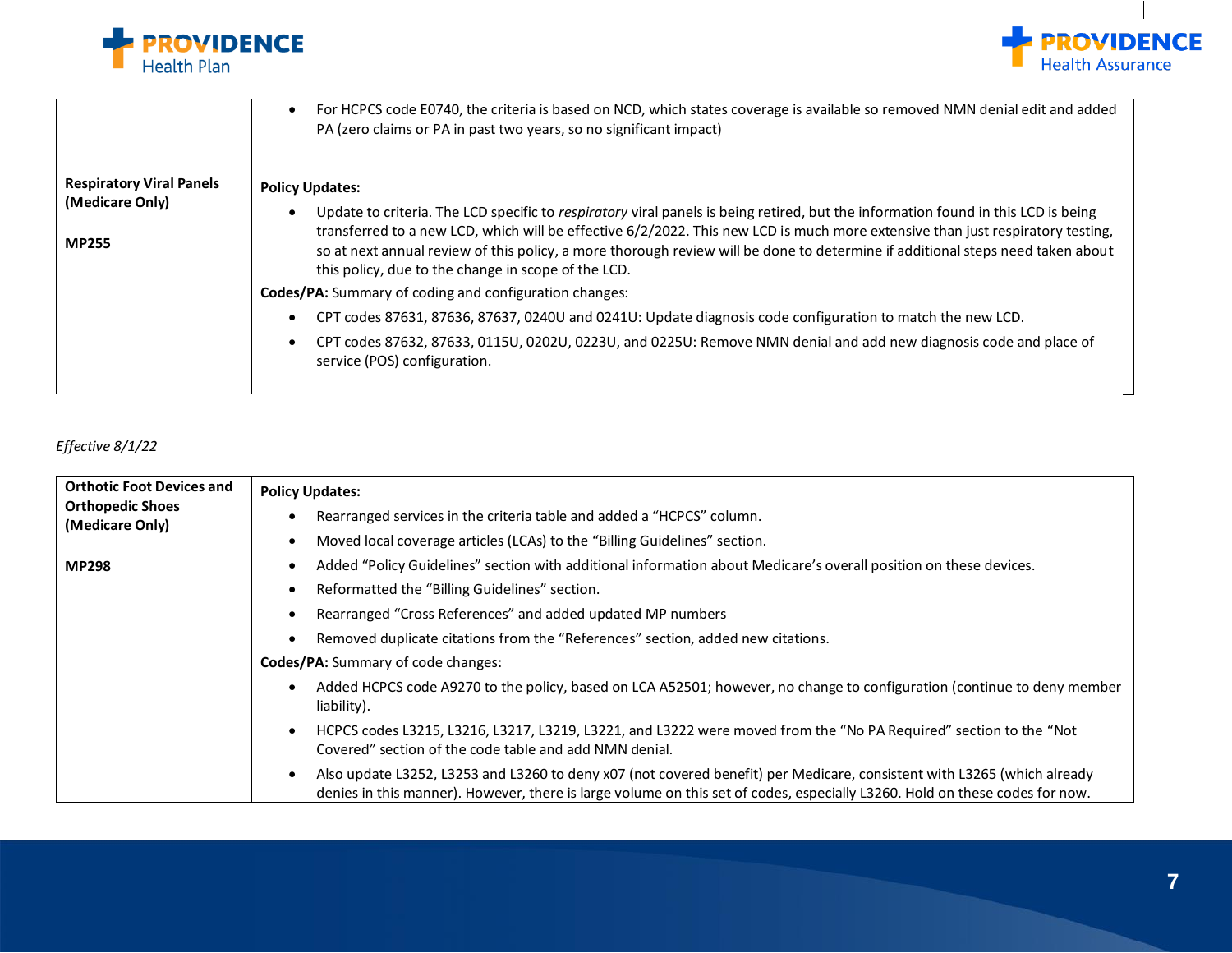



• Other codes for replacement components, inserts or modifications were re-arranged or re-ordered in the "No PA Required" section, but no changes to configuration.

#### *Archive*

*Effective 7/1/2022*

| <b>Genetic Testing: Hereditary</b><br><b>Breast and Ovarian Cancer</b><br>(Medicare Only)<br><b>MP144</b>                 | <b>Policy Updates:</b><br>Archive this Medicare Only policy. This policy addresses several tests, both single gene and panel test types. The codes for the<br>$\bullet$<br>single gene BRCA1 & BRCA2 testing are already addressed in the Genetic and Molecular Diagnostics (Medicare Only) policy, so<br>added a potentially covered single gene test table to the policy. Specific proprietary tests currently addressed in this policy that<br>are not already in the Genetic and Molecular Diagnostics (Medicare Only) will be moved to the overarching GT policy, following<br>current format. Added additional "Quick Links" to areas around the policy document for faster navigation.<br>Codes/PA:<br>Tests will be addressed by the Genetic and Molecular Diagnostics (Medicare Only) policy. This 7/1/2022 policy version also<br>$\bullet$<br>includes new Q3 2022 Code updates. See separate CRW for any code configuration changes. |
|---------------------------------------------------------------------------------------------------------------------------|--------------------------------------------------------------------------------------------------------------------------------------------------------------------------------------------------------------------------------------------------------------------------------------------------------------------------------------------------------------------------------------------------------------------------------------------------------------------------------------------------------------------------------------------------------------------------------------------------------------------------------------------------------------------------------------------------------------------------------------------------------------------------------------------------------------------------------------------------------------------------------------------------------------------------------------------------|
| <b>Non-Small Cell Lung</b><br><b>Cancer: Molecular Testing</b><br>for Targeted Therapy<br>(Medicare Only)<br><b>MP193</b> | <b>Policy Updates:</b><br>Archive this Medicare Only policy. This policy addresses several tests, both single gene and panel test types. The codes for the<br>$\bullet$<br>single gene EGFR and KRAS testing are already addressed in the Genetic and Molecular Diagnostics (Medicare Only) policy, so<br>added a potentially covered single gene test table to the policy. Specific proprietary tests currently addressed in this policy that<br>are not already in the Genetic and Molecular Diagnostics (Medicare Only) will be moved to the overarching GT policy, following<br>current format. Added additional "Quick Links" to areas around the policy document for faster navigation.<br>Codes/PA:<br>Tests will be addressed by the Genetic and Molecular Diagnostics (Medicare Only) policy. This 7/1/2022 policy version also<br>$\bullet$<br>includes new Q3 2022 Code updates. See separate CRW for any code configuration changes. |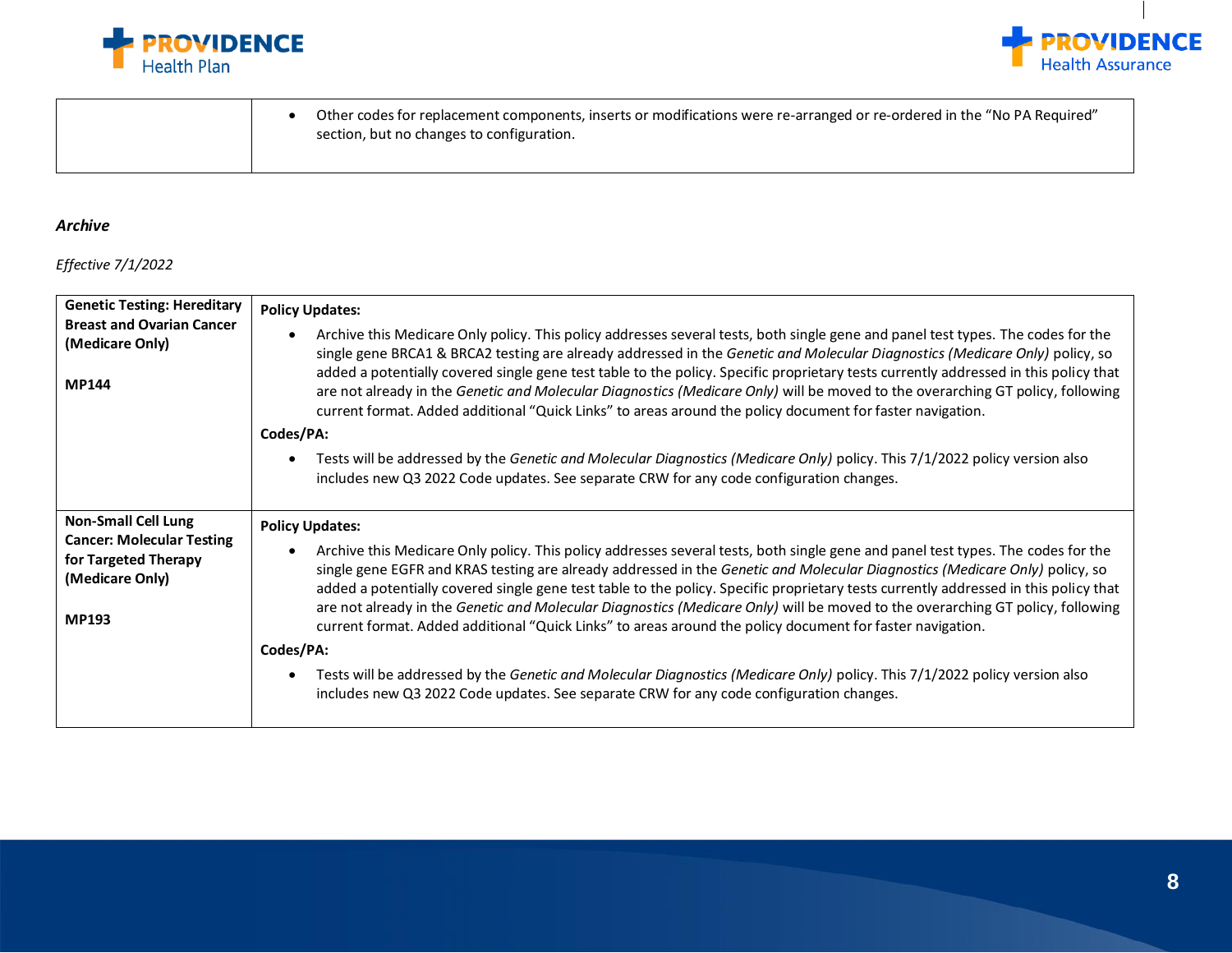



### **REIMBURSEMENT**

*Effective 6/1/2022*

| <b>Inpatient Hospital</b>                        | Type of Update: New Reimbursement Policy                                                                                                                                                                                                                                                                                              |
|--------------------------------------------------|---------------------------------------------------------------------------------------------------------------------------------------------------------------------------------------------------------------------------------------------------------------------------------------------------------------------------------------|
| <b>Readmissions</b>                              | <b>Policy Updates:</b>                                                                                                                                                                                                                                                                                                                |
|                                                  | New reimbursement policy addressing both unplanned and planned inpatient hospital readmissions.<br>$\bullet$                                                                                                                                                                                                                          |
| RP1                                              | Per the recommendation of RCGA and legal, the policy will only apply to participating and contracted facilities and will<br>$\bullet$<br>not apply to Medicaid/OHP.<br>Phase II will explore OON facilities and application to OHP.                                                                                                   |
|                                                  | The criteria, first-and-foremost, are in-line with all relevant Medicare claims processing and benefit manuals. However,<br>$\bullet$<br>the Medicare language is rather vague, so supplemental review criteria were added based on the plan survey and an<br>UpToDate® review on Hospital Readmissions.                              |
|                                                  | The policy first defines the criteria for readmission review. If readmission review criteria are met, either the unplanned or<br>planned readmission criteria would then be applied.                                                                                                                                                  |
|                                                  | Criteria note added that even if the readmission is beyond 30 days it is still subject to MD review (RCGA<br>$\circ$<br>confirmed that we have the ability to review any inpatient readmission, regardless of time period<br>between admissions).                                                                                     |
|                                                  | Current medical management policy states Leave of Absence (ie Planned Readmission) for Medicare is null/void if the<br>time between discharge and readmission is greater than 60 days.                                                                                                                                                |
|                                                  | After consultation with RCGA, it was determined that we have the ability to review both planned and<br>$\circ$<br>unplanned readmissions at any point in time (not just those that occur within 30 days or those that<br>extend beyond 60 days). Thus, this language was removed, and the criteria note mentioned above was<br>added. |
|                                                  | Current medical management policies, which will now be archived: 54.0 (HCS Facility Readmissions)                                                                                                                                                                                                                                     |
|                                                  | <b>Reimbursement Methodology:</b>                                                                                                                                                                                                                                                                                                     |
|                                                  | Unplanned readmission—when criteria are met, the second inpatient stay is not reimbursable.<br>$\bullet$                                                                                                                                                                                                                              |
|                                                  | Planned readmission—when criteria are met, the initial and subsequent admissions will be combined into a single DRG<br>$\bullet$<br>payment.                                                                                                                                                                                          |
|                                                  | <b>Major Differences from Current Policy &amp; Process:</b>                                                                                                                                                                                                                                                                           |
|                                                  | Current policy does not differentiate between planned and unplanned readmission<br>$\bullet$                                                                                                                                                                                                                                          |
|                                                  | Today, we combine the two DRGs even if it's an unplanned readmission.<br>$\bullet$                                                                                                                                                                                                                                                    |
|                                                  | Plan to develop a proactive method for pending claims (vs maybe/maybe not catching them in CCR review)                                                                                                                                                                                                                                |
| <b>Facility Routine Supplies</b><br>and Services | Type of Update: New Reimbursement Policy                                                                                                                                                                                                                                                                                              |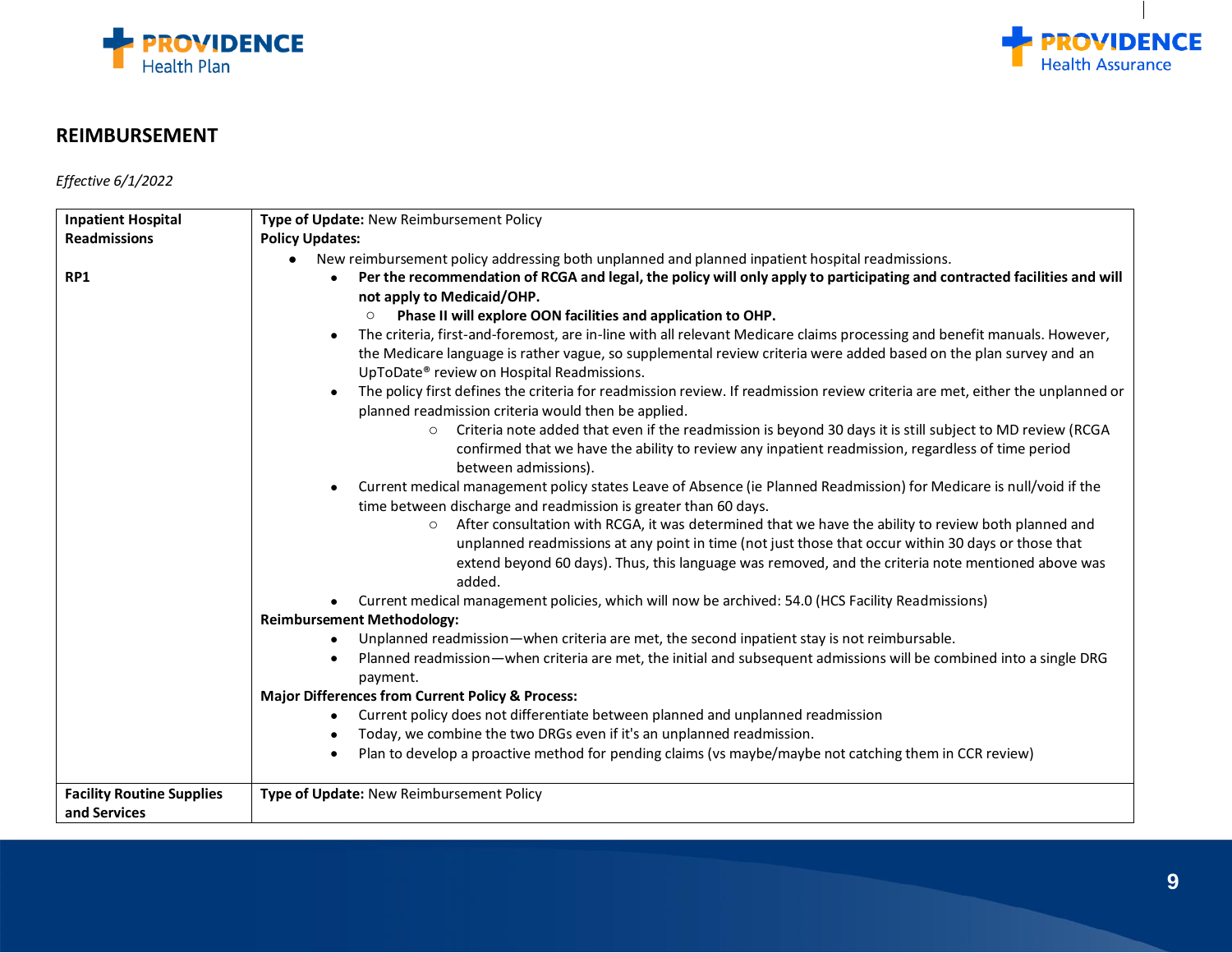



|                 | <b>Policy Updates:</b>                                                                                                                                                                                      |
|-----------------|-------------------------------------------------------------------------------------------------------------------------------------------------------------------------------------------------------------|
| RP <sub>2</sub> | Creation of a new reimbursement policy around facility routine supplies and services that will be used to review IP claims not<br>$\bullet$<br>captured by the Optum high dollar review (\$30-\$99K claims) |
|                 | The policy criteria outline supplies and services which are not separately reimbursable because they are considered incidental<br>$\bullet$<br>to the facility charge.                                      |
|                 | The policy is in-line with all relevant Medicare guidance around routine items or services and supplies billed in error.<br>$\bullet$                                                                       |
|                 | Because the Medicare guidance is rather vague, extensive policy guidelines have been added to give examples of supplies and<br>٠<br>services which are not separately reimbursable.                         |
|                 | Current medical management policies, which will now be archived: (maybe) 82.0—need to review with reimbursement team<br>$\bullet$<br>and Stephanie Asher.                                                   |
|                 | Reimbursement Methodology: Supplies or services which meet policy criteria will be considered not separately reimbursable.                                                                                  |
|                 |                                                                                                                                                                                                             |

#### **VENDOR UPDATES**

# Clinical Alert – CT Contrast Shortage

## Radiology Program

AIM has been made aware of a possible temporary iodinated contrast shortage, specifically involving GE Healthcare's iodinated contrast media (Omnipaque™) stemming from a manufacturing facility lockdown in Shanghai, China. Iodinated contrast is used to provide enhancement of organs, tissues, and blood vessels for CT scans. GE estimates an 80 percent reduction in the supply of Omnipaque for about 6–8 weeks.

The Greater New York Hospital Association recently published potential conservation strategies for providers and imaging facilities to consider (https://www.gnyha.org/news/ge-contrast-media-shortageandconservation-strategies/), including evaluating imaging requests and protocols for appropriate use of contrast media.

#### What is AIM doing to address the contrast shortage?

AIM management focuses on the appropriateness of the modality. We leave decisions about whether to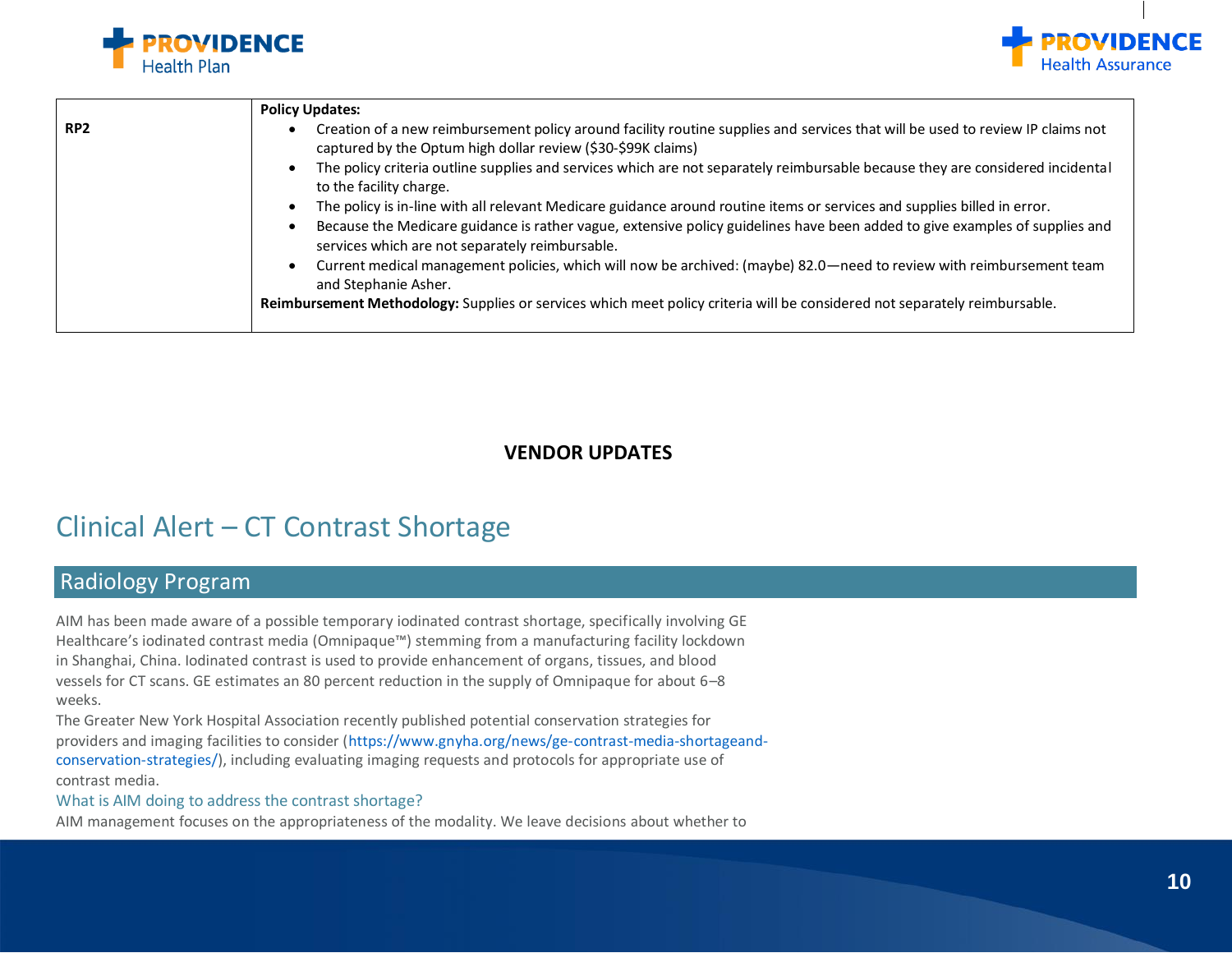



perform that modality with or without contrast to the radiologist/rendering provider. For indications that cannot be adequately imaged by non-contrast CT, alternative advanced imaging modalities may be appropriate. Many AIM guideline indications have allowances for MRI and/or PET/CT "when CT cannot be performed or is non-diagnostic," which would include scenarios such as this when contrast CT cannot be performed (and non-contrast CT is expected to be non-diagnostic). Requests for alternative imaging made under such circumstances should include this detail (eg "iodinated contrast for CT is not available") in the submitted prior authorization request, either by peer-topeer discussion or via the free text entry option for online web portal requests.

| <b>AIM Imaging Guidelines</b> | Effective June 12 <sup>th</sup> are updates to the following:                                                                                         |
|-------------------------------|-------------------------------------------------------------------------------------------------------------------------------------------------------|
| (Vascular, Spine, Extremity)  | <b>Vascular Imaging Guidelines</b><br>$\bullet$                                                                                                       |
|                               | Liberalizations<br>$\circ$                                                                                                                            |
|                               | Carotid revascularization: Screening - new indications post neck irradiation for incidental carotid calcification                                     |
|                               | Subacute stroke/TIA: allow CTA/MRA Neck without previously prerequisite US in alignment with 2021<br>AHA/ASA guidelines.                              |
|                               | Chronic stroke/TIA: New Carotid US indication given potential for intervention; CTA/MRA Neck allowed for<br>chronic posterior circulation stroke/TIA. |
|                               | Removal of CXR requirement added last cycle given lower threshold for elevated D-dimer scenarios,                                                     |
|                               | thrombosis related to COVID infection, etc.                                                                                                           |
|                               |                                                                                                                                                       |
|                               | Effective September 11 <sup>th</sup> are updates to the following:                                                                                    |
|                               | <b>Vascular Imaging Guidelines</b>                                                                                                                    |
|                               | Liberalizations<br>$\circ$                                                                                                                            |
|                               | Pulsatile tinnitus: Allow optional CTA/MRA Neck evaluation.                                                                                           |
|                               | Carotid revascularization: Surveillance - alignment with SVS guideline for annual imaging post-                                                       |
|                               | revascularization after first year (reduced frequency for residual severe stenosis by prior GL; no change for                                         |
|                               | mild-moderate residual stenosis; expansive when no residual stenosis).                                                                                |
|                               | Allow either CTA or MRA chest for thoracic dissection (surveillance sometimes done w/ MR).                                                            |
|                               | Addition of optional pelvic imaging for possible iliac vessel involvement - prior content gap.                                                        |
|                               | Screening: addition of femoral aneurysm to listed lower extremity sites predisposing to AAA (content gap).                                            |
|                               | New indication for Arterial US surveillance for repaired popliteal artery aneurysm (in alignment with 2021 SVS                                        |
|                               | guidelines).                                                                                                                                          |
|                               | Restrictions<br>$\circ$                                                                                                                               |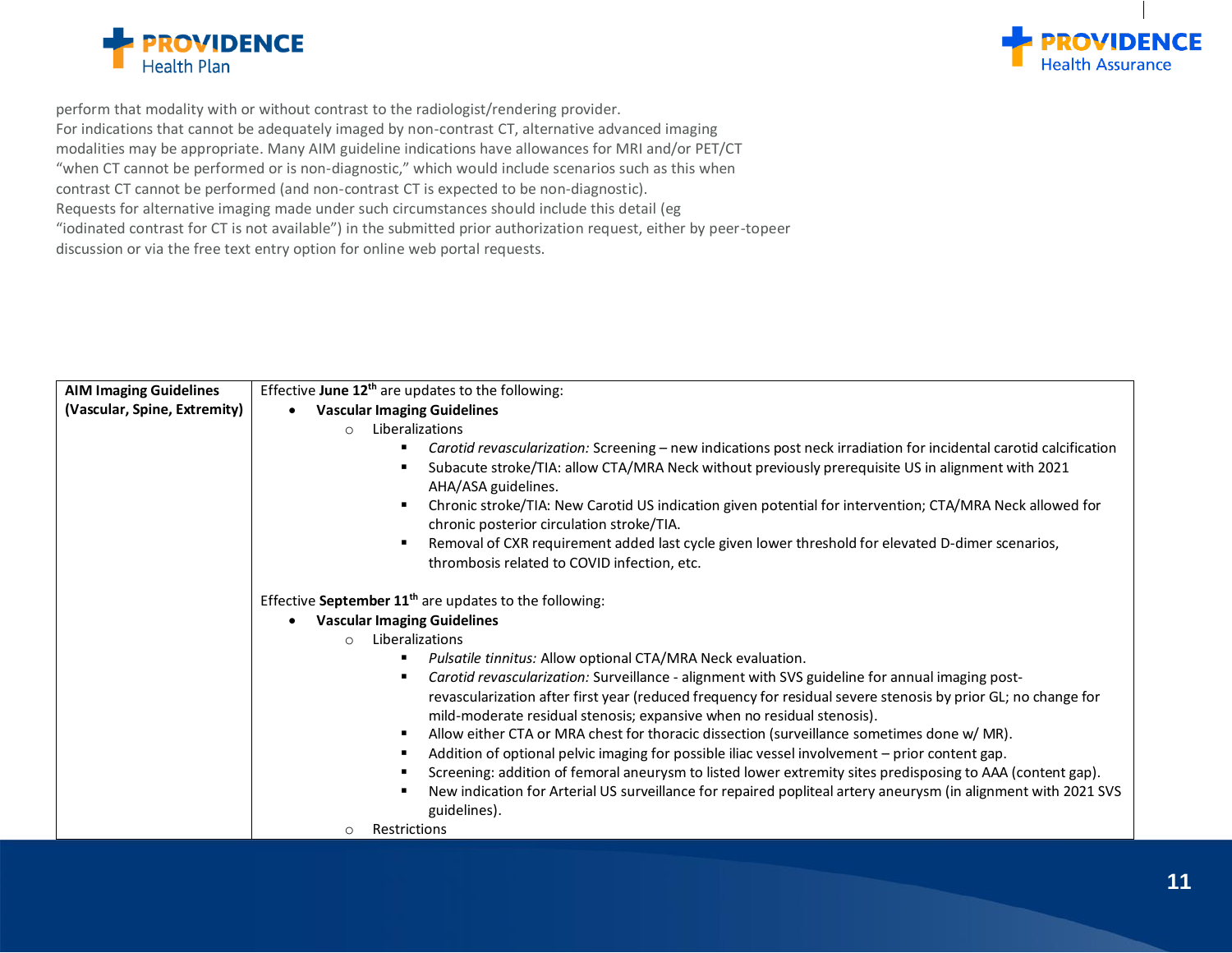



| Management: alignment with SVS guidelines for post- endovascular repair only, repeat imaging in 12 months<br>٠                                                           |
|--------------------------------------------------------------------------------------------------------------------------------------------------------------------------|
| after baseline.                                                                                                                                                          |
| Surveillance: alignment with SVS guidelines for annual surveillance post endovascular repair.<br>$\blacksquare$                                                          |
| Imaging study corrected to include optional added pelvic imaging (not only pelvic vein imaging).<br>٠                                                                    |
| Diagnosis: suspected PAD without physiologic testing (including exercise testing) not indicated.<br>$\blacksquare$                                                       |
| Diagnosis: suspected PAD without physiologic testing (including exercise testing) not indicated (added<br>$\blacksquare$<br>scenarios aligned with PAD upper extremity). |
| <b>Spine Imaging Guidelines</b>                                                                                                                                          |
| Liberalizations<br>$\circ$                                                                                                                                               |
| General prerequisites for spine imaging: Allow exception to specified durations of conservative management<br>Ξ<br>in rare cases.                                        |
| Restrictions<br>$\circ$                                                                                                                                                  |
| Cervical injury: Clarified that post-traumatic neurologic deficit refers specifically to a finding on exam<br>٠                                                          |
| Thoracic or lumbar injury: Clarified that "neurologic deficit" refers to an exam finding rather than a<br>٠                                                              |
| subjectively reported symptom.                                                                                                                                           |
| Perioperative and periprocedural imaging: added requirement for initial evaluation with radiographs.<br>$\blacksquare$                                                   |
|                                                                                                                                                                          |
| <b>Extremity Imaging Guidelines</b>                                                                                                                                      |
| Liberalizations<br>$\circ$                                                                                                                                               |
| General prerequisites for extremity imaging Allow exception to specified durations of conservative<br>Ξ<br>management in rare cases.                                     |
| Added indication for evaluation of supracondylar fracture.<br>٠                                                                                                          |
| Added CT as an alternative to MRI for tibial plateau fracture.<br>Ξ                                                                                                      |
| Restrictions<br>$\circ$                                                                                                                                                  |
| Standardized conservative management to 6 weeks (previously 4 weeks for acute rotator cuff tear).<br>٠                                                                   |
| Modified language to clarify intent - total shoulder arthroplasty should not require advanced imaging.<br>$\blacksquare$                                                 |
| Excluded robotic-assisted hip arthroplasty as robotic-assisted surgery in general does not provide net benefit<br>$\blacksquare$                                         |
| over conventional arthroplasty.                                                                                                                                          |
|                                                                                                                                                                          |
|                                                                                                                                                                          |
|                                                                                                                                                                          |
|                                                                                                                                                                          |
|                                                                                                                                                                          |
|                                                                                                                                                                          |
|                                                                                                                                                                          |
|                                                                                                                                                                          |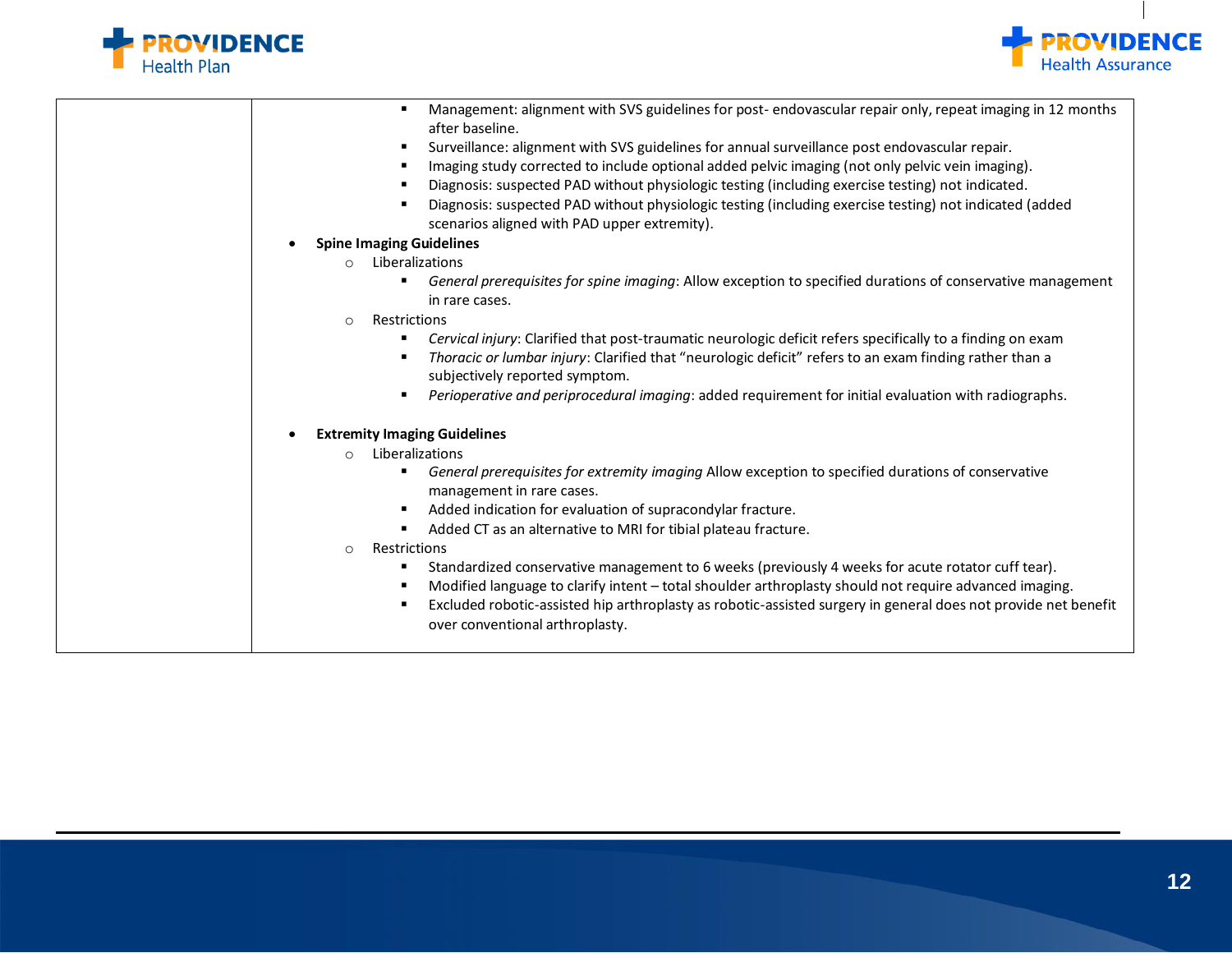



#### **Here's what's new from the following policy committees:**

#### **Pharmacy & Therapeutics (P&T) Committee**

Go-Live Date: Monday, August 01, 2022, unless otherwise noted

#### **Special Updates:**

Self-Administered Drug Exclusions

- Some medications are injected into the body (IM and SC) by either a healthcare provider or directly by the patient or their caregiver
- There are benefits to requiring self-administration of some of these drugs including lower drug costs, lower administrative costs, convenience for patients, and on-going patient support through our specialty pharmacy providers. These types of drugs are added to a self-administered drug (SAD) exclusion list.
- A drug in the corresponding line of business SADs Exclusion List will be covered under the medical benefit for the initial 60-day treatment period to allow for proper healthcare provider training of self-administration and monitoring for adverse events. After the 60-day initial period, the drug will not be covered under the medical benefit ("incident-to" a healthcare provider visit), unless approved for on-going coverage.
- Effective 8/1/2022 the following drugs will be added to the SADs exclusion list:
	- o Stelara® syringe
	- o Orencia® syringe and auto-injector
	- o Fasenra® syringe and auto-injector (Pen)
	- o Nucala® syringe and auto-injector
	- o Actemra® syringe and auto-injector
	- o Benlysta® subcutaneous administration with syringe and auto-injector

#### Infusion therapy Site of Care

- Drugs have been added to the Infusion therapy Site of Care policy
- Effective 8/1/2022, the following drugs will be required to be administered at an approved site of care unless and authorization has been granted for continued administration at an unapproved site of care:
	- o Immune gamma globulin products (Asceniv®, Hyqvia®, Panzyga®, Cutaquig®)
	- o Enzyme replacement therapies (Fabrazyme®, Lumizyme®, Nexviazyme®, Elaprase®, Mepsevii®, Vimizim®, Aldurazyme®)